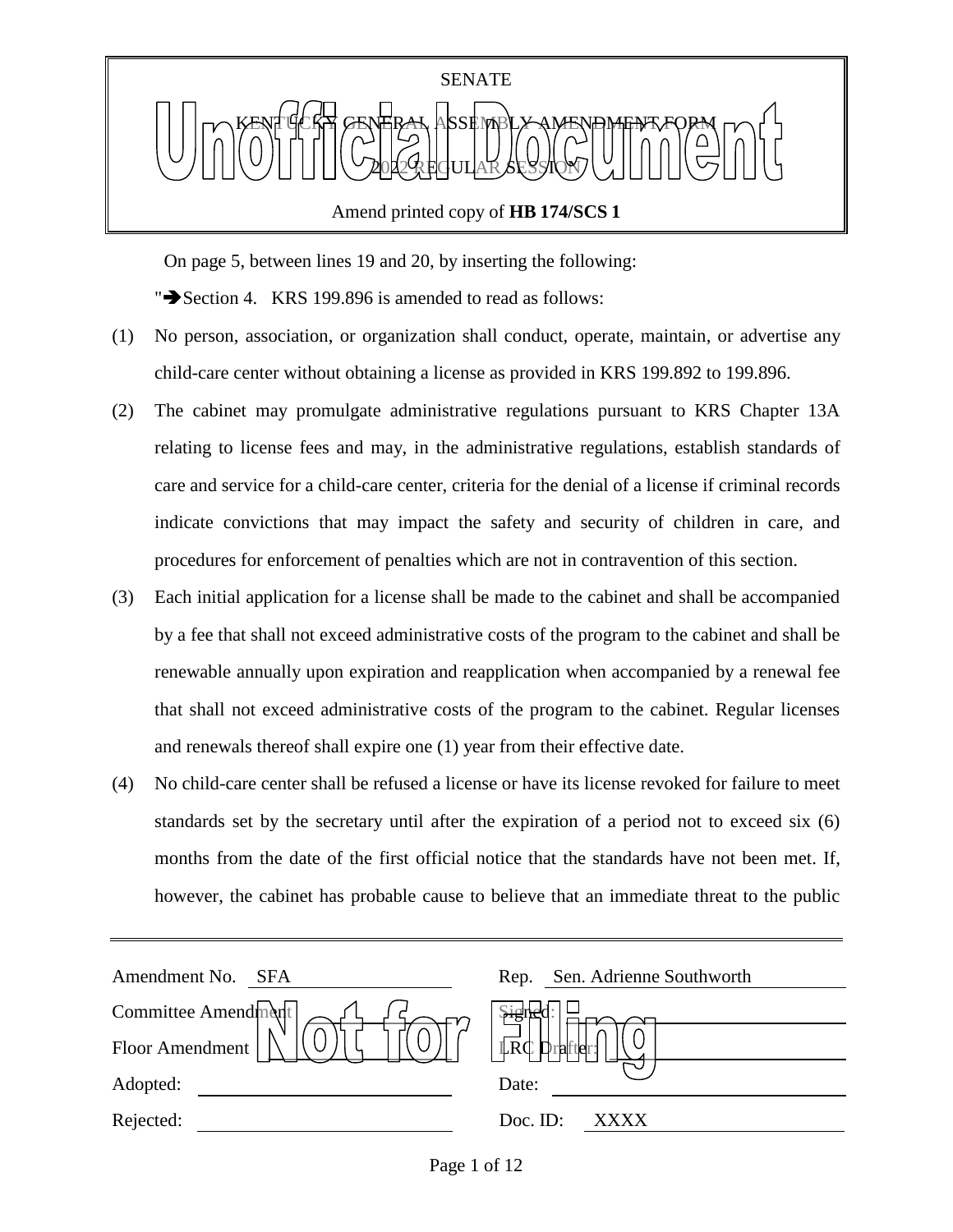health, safety, or welfare exists, the cabinet may take emergency action pursuant to KRS 13B.125. All administrative hearings conducted under authority of KRS 199.892 to 199.896 shall be conducted in accordance with KRS Chapter 13B.

- (5) If, upon inspection or investigation, the inspector general finds that a child-care center licensed under this section has violated the administrative regulations, standards, or requirements of the cabinet, the inspector general shall issue a statement of deficiency to the center containing:
	- (a) A statement of fact;

Amend printed copy of **HB 174/SCS 1**

- (b) A statement of how an administrative regulation, standard, or requirement of the cabinet was violated; and
- (c) The timeframe, negotiated with the child-care center, within which a violation is to be corrected, except that a violation that poses an immediate threat to the health, safety, or welfare of children in the center shall be corrected in no event later than five (5) working days from the date of the statement of deficiency.
- (6) The Cabinet for Health and Family Services, in consultation with the Office of the Inspector General, shall establish by administrative regulations promulgated in accordance with KRS Chapter 13A an informal dispute resolution process through which a child-care provider may dispute licensure deficiencies that have an adverse effect on the child-care provider's license.
- (7) A child-care center shall have the right to appeal to the Cabinet for Health and Family Services under KRS Chapter 13B any action adverse to its license or the assessment of a civil penalty issued by the inspector general as the result of a violation contained in a statement of deficiency within twenty (20) days of the issuance of the action or assessment of the civil penalty. An appeal shall not act to stay the correction of a violation.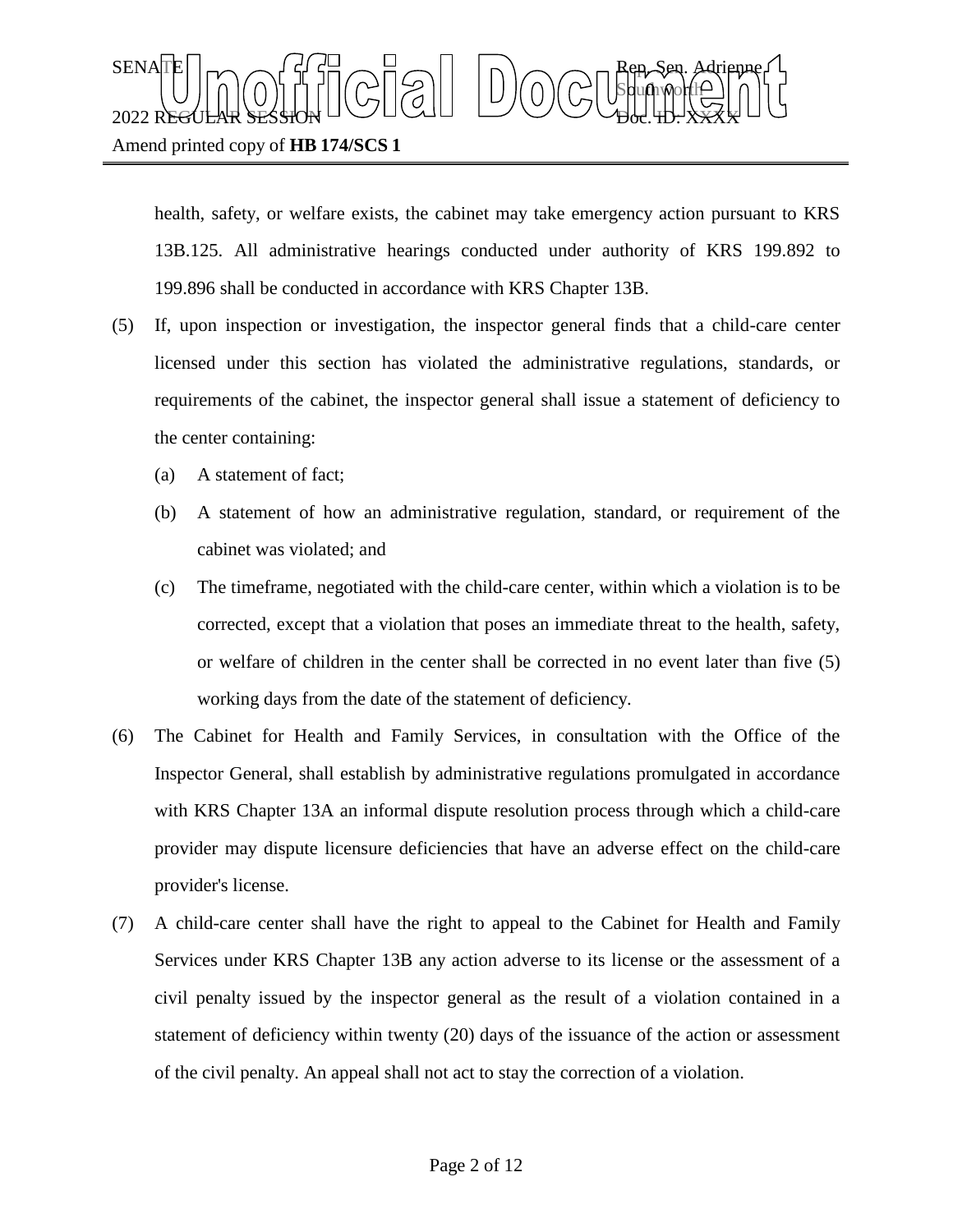$\text{SENA}[\mathbb{E} | \mid_{\mathsf{T}} \frown \bigcap_{\mathsf{S}} \mathsf{G}] \frown \bigcup_{\mathsf{S}} \bigcap_{\mathsf{S}} \bigcap_{\mathsf{S}} \bigcap_{\mathsf{S}} \bigcap_{\mathsf{S}} \bigcap_{\mathsf{S}} \mathsf{G} \mathsf{G} \bigcap_{\mathsf{S}} \mathsf{G} \mathsf{G} \bigcap_{\mathsf{S}} \mathsf{G} \bigcap_{\mathsf{S}} \mathsf{G} \bigcap_{\mathsf{S}} \mathsf{G} \bigcap_{\mathsf{S}} \mathsf{G} \bigcap_{\mathsf{S}} \mathsf{G} \big$ Sbufhworth  $2022$  REGULAR SESSION DOLLOURED DO COURT TO CHARLED.  $\chi_{\rm{H}}$ 

### Amend printed copy of **HB 174/SCS 1**

- (8) In assessing the civil penalty to be levied against a child-care center for a violation contained in a statement of deficiency issued under this section, the inspector general or the inspector general's designee shall take into consideration the following factors:
	- (a) The gravity of the threat to the health, safety, or welfare of children posed by the violation;
	- (b) The number and type of previous violations of the child-care center;
	- (c) The reasonable diligence exercised by the child-care center and efforts to correct the violation; and
	- (d) The amount of assessment necessary to assure immediate and continued compliance.
- (9) Upon a child-care center's failure to take action to correct a violation of the administrative regulations, standards, or requirements of the cabinet contained in a statement of deficiency, or at any time when the operation of a child-care center poses an immediate threat to the health, safety, or welfare of children in the center, and the child-care center continues to operate after the cabinet has taken emergency action to deny, suspend, or revoke its license, the cabinet or the cabinet's designee shall take at least one (1) of the following actions against the center:
	- (a) Institute proceedings to obtain an order compelling compliance with the administrative regulations, standards, and requirements of the cabinet;
	- (b) Institute injunctive proceedings in Circuit Court to terminate the operation of the center;
	- (c) Institute action to discontinue payment of child-care subsidies; or
	- (d) Suspend or revoke the license or impose other penalties provided by law.
- (10) Upon request of any person, the cabinet shall provide information regarding the denial, revocation, suspension, or violation of any type of child-care center license of the operator.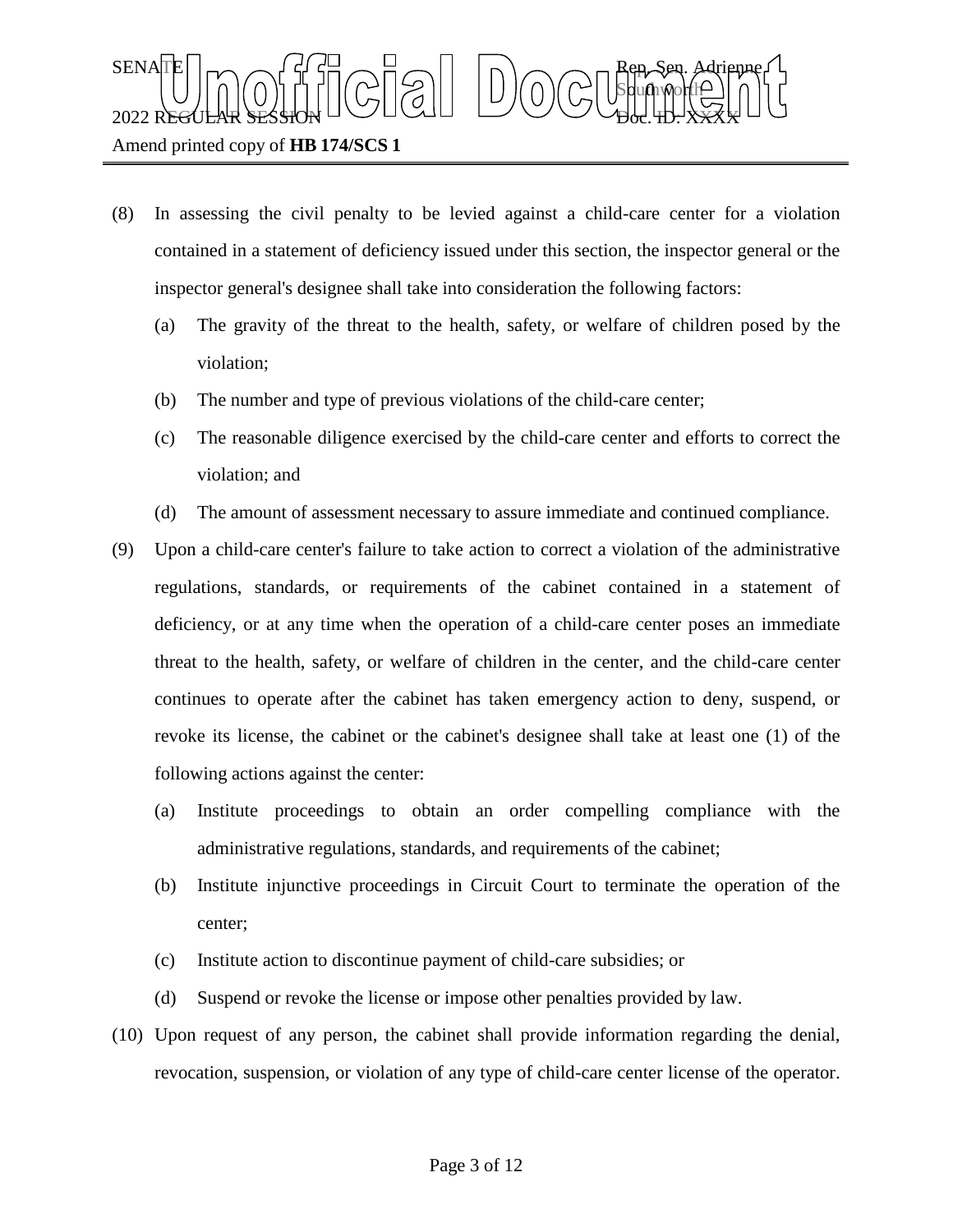

Identifying information regarding children and their families shall remain confidential.

- (11) The cabinet shall provide, upon request, public information regarding the inspections of and the plans of correction for the child-care center within the past year. All information distributed by the cabinet under this subsection shall include a statement indicating that the reports as provided under this subsection from the past five (5) years are available from the child-care center upon the parent's, custodian's, guardian's, or other interested person's request.
- (12) All fees collected under the provisions of KRS 199.892 to 199.896 for license and certification applications shall be paid into the State Treasury and credited to a special fund for the purpose of administering KRS 199.892 to 199.896 including the payment of expenses of and to the participants in child-care workshops. The funds collected are hereby appropriated for the use of the cabinet. The balance of the special fund shall lapse to the general fund at the end of each biennium.
- (13) Any advertisement for child-care services shall include the address of where the service is being provided.
- (14) All inspections of licensed and unlicensed child-care centers by the Cabinet for Health and Family Services shall be unannounced.
- (15) All employees and owners of a child-care center who provide care to children shall demonstrate within the first three (3) months of employment completion of at least a total of six (6) hours of orientation in the following areas:
	- (a) Basic health, safety, and sanitation;
	- (b) Recognizing and reporting child abuse; and
	- (c) Developmentally appropriate child-care practice.
- (16) All employees and owners of a child-care center who provide care to children shall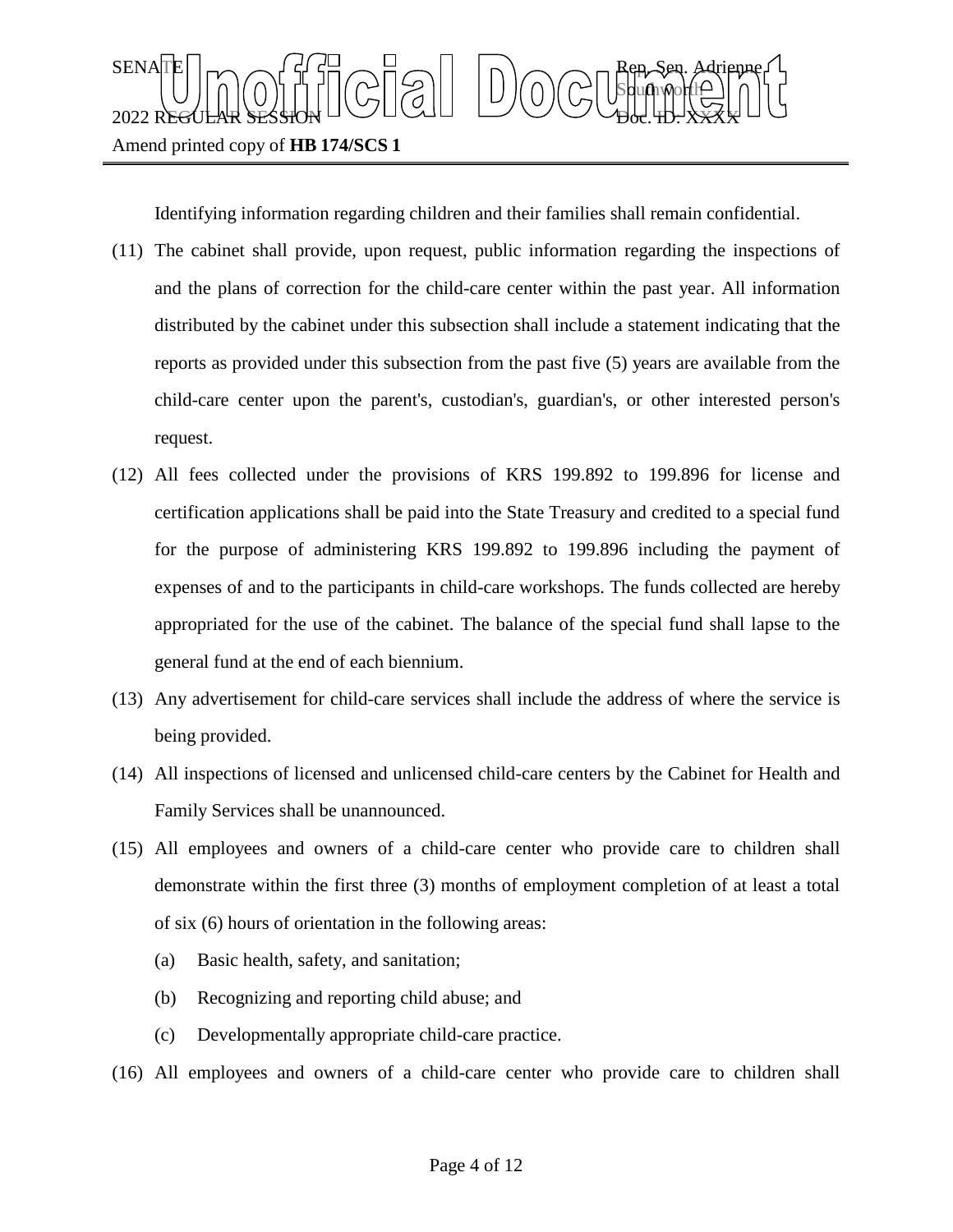# $\text{SENA}[\mathbb{E} | \mid_{\mathsf{T}} \frown \bigcap_{\mathsf{S}} \mathsf{G}] \frown \bigcup_{\mathsf{S}} \bigcap_{\mathsf{S}} \bigcap_{\mathsf{S}} \bigcap_{\mathsf{S}} \bigcap_{\mathsf{S}} \bigcap_{\mathsf{S}} \mathsf{G} \mathsf{G} \bigcap_{\mathsf{S}} \mathsf{G} \mathsf{G} \bigcap_{\mathsf{S}} \mathsf{G} \bigcap_{\mathsf{S}} \mathsf{G} \bigcap_{\mathsf{S}} \mathsf{G} \bigcap_{\mathsf{S}} \mathsf{G} \bigcap_{\mathsf{S}} \mathsf{G} \big$ Sbufhworth  $2022$  REGULAR SESSION DOLLOURED DO COURT TO CHARLED.  $\chi_{\rm{H}}$ Amend printed copy of **HB 174/SCS 1**

annually demonstrate to the department completion of at least six (6) hours of training in child development. These hours shall include but are not limited to one and one-half (1.5) hours one (1) time every five (5) years of continuing education in the recognition and prevention of pediatric abusive head trauma, as defined in KRS 620.020. Training in recognizing pediatric abusive head trauma may be designed in collaboration with organizations and agencies that specialize in the prevention and recognition of pediatric head trauma approved by the secretary of the Cabinet for Health and Family Services The one and one-half (1.5) hours required under this section shall be included in the current number of required continuing education hours.

- (17) The Cabinet for Health and Family Services shall make available either through the development or approval of a model training curriculum and training materials, including video instructional materials, to cover the areas specified in subsection (15) of this section. The cabinet shall develop or approve the model training curriculum and training materials to cover the areas specified in subsection (15) of this section.
- (18) Child-care centers licensed pursuant to this section and family child-care homes certified pursuant to KRS 199.8982 shall not use corporal physical discipline, including the use of spanking, shaking, or paddling, as a means of punishment, discipline, behavior modification, or for any other reason. For the purposes of this section, "corporal physical discipline" means the deliberate infliction of physical pain and does not include spontaneous physical contact that is intended to protect a child from immediate danger.
- (19) *Notwithstanding any other law, administrative regulation, executive order, or executive directive to the contrary, no child-care center shall be refused a license or certification, have its license or certification revoked, be subject to any fine, or be otherwise penalized for refusing to require the wearing of any type of facial covering in response to the*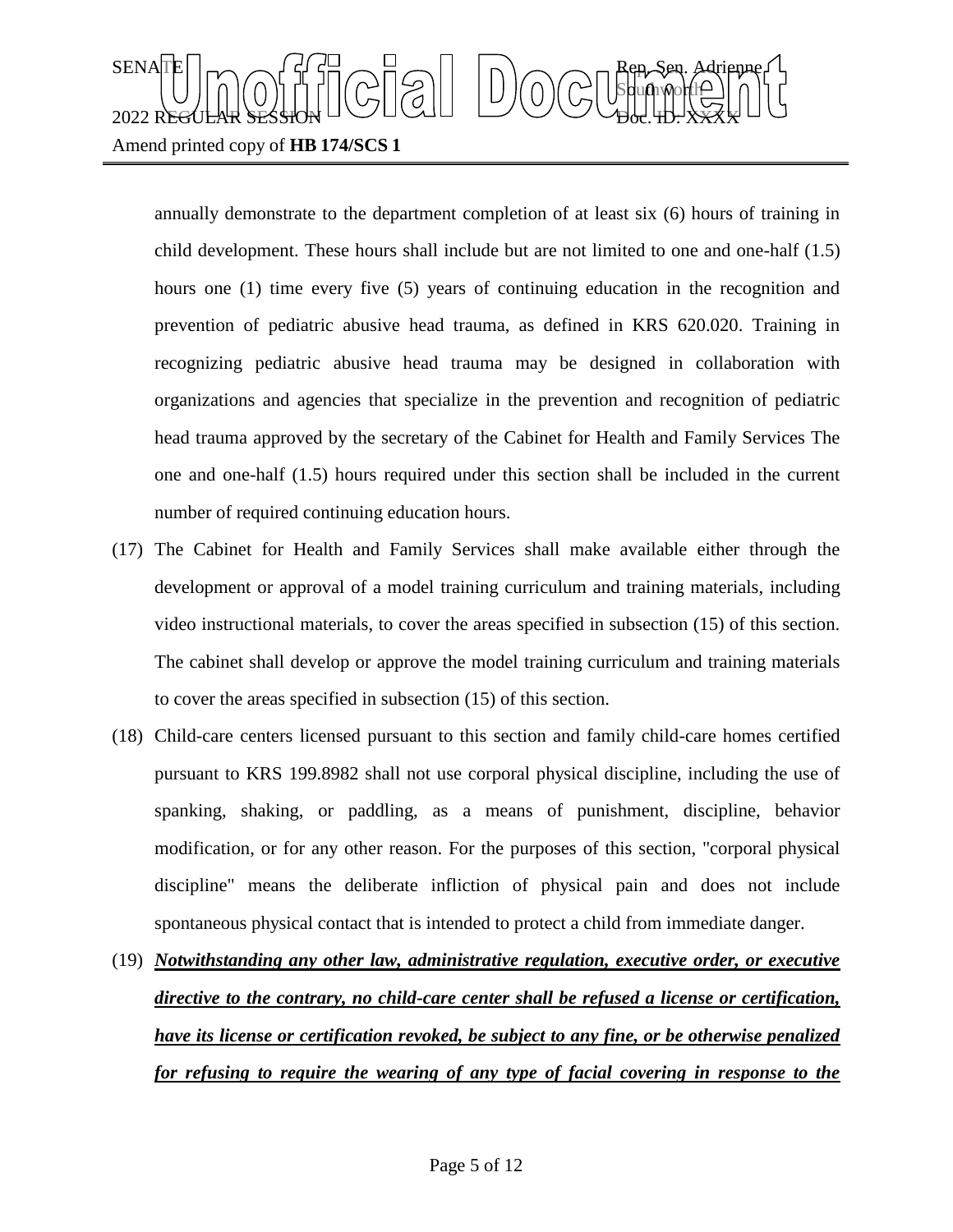## *COVID-19 virus or any mutated strain of the COVID-19 virus.*

 $\text{SENA}[\mathbb{E} | \mid_{\mathsf{T}} \frown \bigcap_{\mathsf{S}} \mathsf{G}] \frown \bigcup_{\mathsf{S}} \bigcap_{\mathsf{S}} \bigcap_{\mathsf{S}} \bigcap_{\mathsf{S}} \bigcap_{\mathsf{S}} \bigcap_{\mathsf{S}} \mathsf{G} \mathsf{G} \bigcap_{\mathsf{S}} \mathsf{G} \mathsf{G} \bigcap_{\mathsf{S}} \mathsf{G} \bigcap_{\mathsf{S}} \mathsf{G} \bigcap_{\mathsf{S}} \mathsf{G} \bigcap_{\mathsf{S}} \mathsf{G} \bigcap_{\mathsf{S}} \mathsf{G} \big$ 

 $2022$  REGULAR SESSION DOLLOURED DO COURT TO CHARLED.  $\chi_{\rm{H}}$ 

*(20)* Child-care centers that provide instructional and educational programs for preschool-aged children that operate for a maximum of twenty (20) hours per week and that a child attends for no more than fifteen (15) hours per week shall:

Sbufhworth

- (a) Notify the cabinet in writing that the center is operating;
- (b) Meet all child-care center licensure requirements and administrative regulations related to employee background checks;
- (c) Meet all child-care center licensure requirements and administrative regulations related to tuberculosis screenings; and
- (d) Be exempt from all other child-care center licensure requirements and administrative regulations.
- *(21)*[(20)] Child-care centers that provide instructional and educational programs for preschoolaged children that operate for a maximum of twenty (20) hours per week and that a child attends for no more than ten (10) hours per week shall be exempt from all child-care licensure requirements and administrative regulations.
- *(22)*[(21)] Instructional programs for school-age children shall be exempt from all child-care licensure administrative regulations if the following criteria are met:
	- (a) The program provides direct instruction in a single skill, talent, ability, expertise, or proficiency;
	- (b) The program does not provide services or offerings that are not directly related to the single talent, ability, expertise, or proficiency;
	- (c) The program operates outside the time period when school is in session, including before or after school hours, holidays, school breaks, teaching planning days, or summer vacation;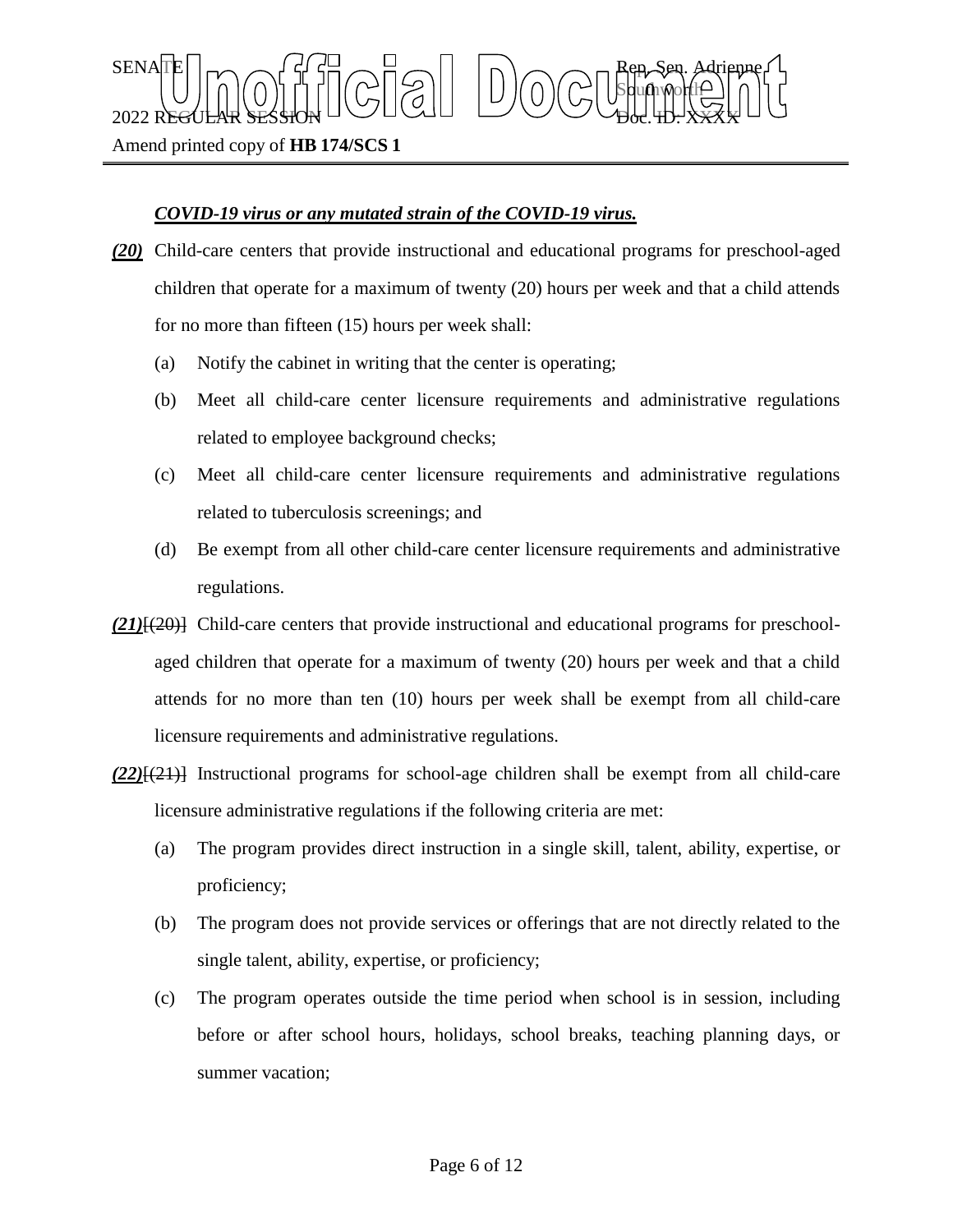- (d) The program does not advertise or otherwise represent that the program is a licensed child-care center or that the program offers child-care services;
- (e) The program informs the parent or guardian:
	- 1. That the program is not licensed by the cabinet; and
	- 2. About the physical risks a child may face while participating in the program; and
- (f) The program conducts the following background checks for all program employees and volunteers who work with children:
	- 1. Check of the child abuse and neglect records maintained by the cabinet; and
	- 2. In-state criminal background information check from the Justice and Public Safety Cabinet or Administrative Office of the Courts.
- *(23)*[(22)] Directors and employees of child-care centers in a position that involves supervisory or disciplinary power over a minor, or direct contact with a minor, shall submit to a criminal record check in accordance with KRS 199.8965.
- *(24)*[(23)] A director or employee of a child-care center may be employed on a probationary status pending receipt of the criminal background check. Application for the criminal record of a probationary employee shall be made no later than the date probationary employment begins.
- *(25)*[(24)] The cabinet shall promulgate administrative regulations to identify emergency care providers who provide essential child-care services during an identified state of emergency.
- *(26)*[(25)] Notwithstanding any state law, administrative regulation, executive order, or executive directive to the contrary, during the 2020 or 2021 state of emergency declared by the Governor in response to COVID-19, including but not limited to any mutated strain of the COVID-19 virus, the cabinet shall not establish any restrictions on capacity for class or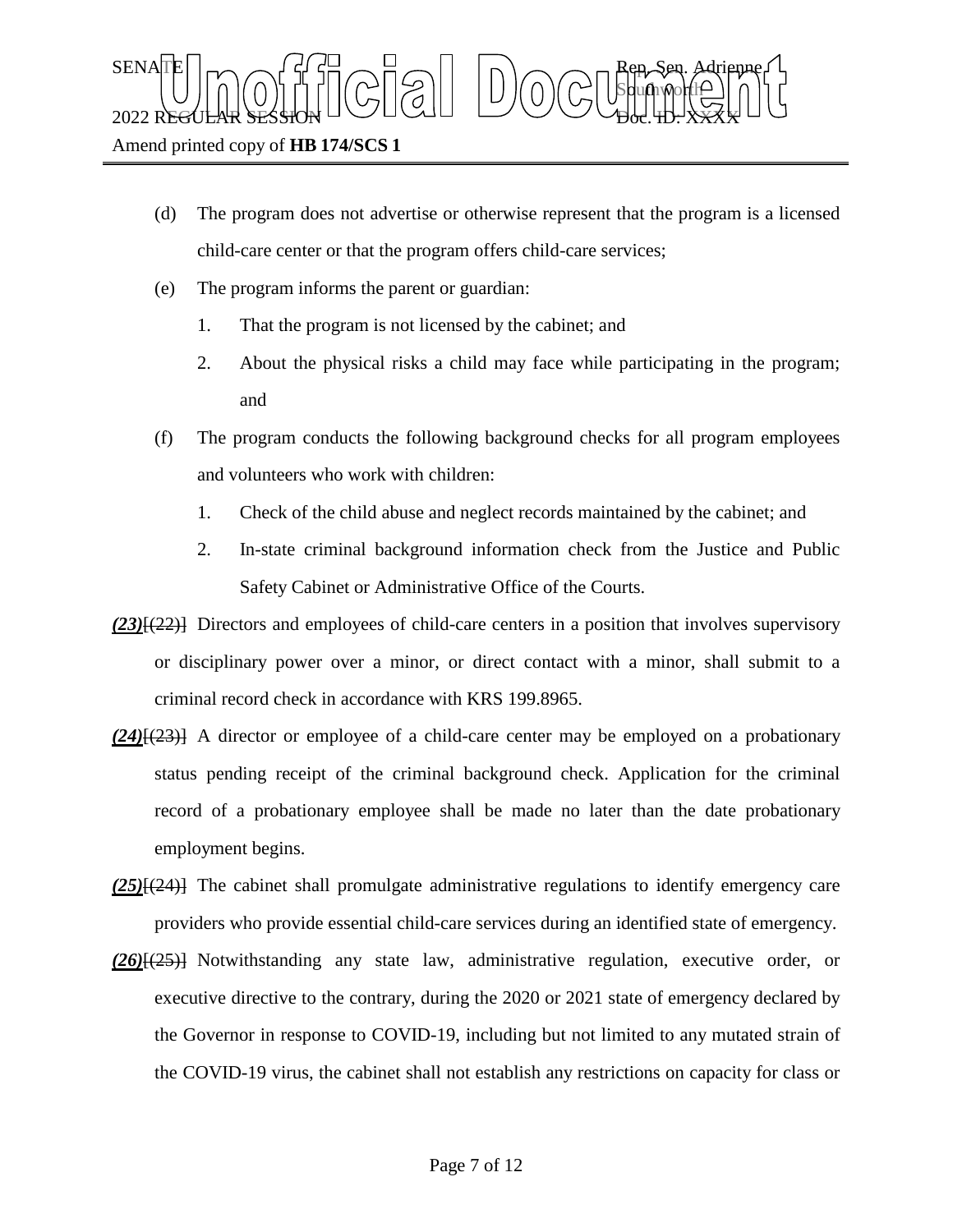group size or the ability to combine classes and groups for capacity limits in the morning or afternoon that is below the number that was in effect on February 1, 2020.

SECTION 5. A NEW SECTION OF KRS CHAPTER 158 IS CREATED TO READ AS FOLLOWS:

- *(1) Notwithstanding any state law, administrative regulation, executive order, executive directive, school board policy, or school policy to the contrary, any requirement that is imposed in response to the COVID-19 virus or any mutated strain of the COVID-19 virus to:*
	- *(a) Wear any type of medical device, including but not limited to any type of facial covering on any public school premises, on school-sponsored transportation, or at a school-sponsored event; or*
	- *(b) Submit to any type of medical procedure or treatment, including but not limited to any type of vaccination or testing;*

*shall provide a parent or guardian the opportunity to opt a student out of the requirement for any reason.*

- *(2) A parent or guardian that opts out in accordance with subsection (1) of this section shall not be required to submit any type of certification or documentation to secure an exemption from any requirement described in subsection (1) of this section.*
- *(3) Nothing in this section shall be interpreted to contradict the requirements of KRS 158.035 regarding certificates of immunization.*

SECTION 6. A NEW SECTION OF KRS CHAPTER 164 IS CREATED TO READ AS FOLLOWS:

*(1) A public postsecondary education institution shall not impose any of the following requirements in response to the COVID-19 virus or any mutated strain of the COVID-19*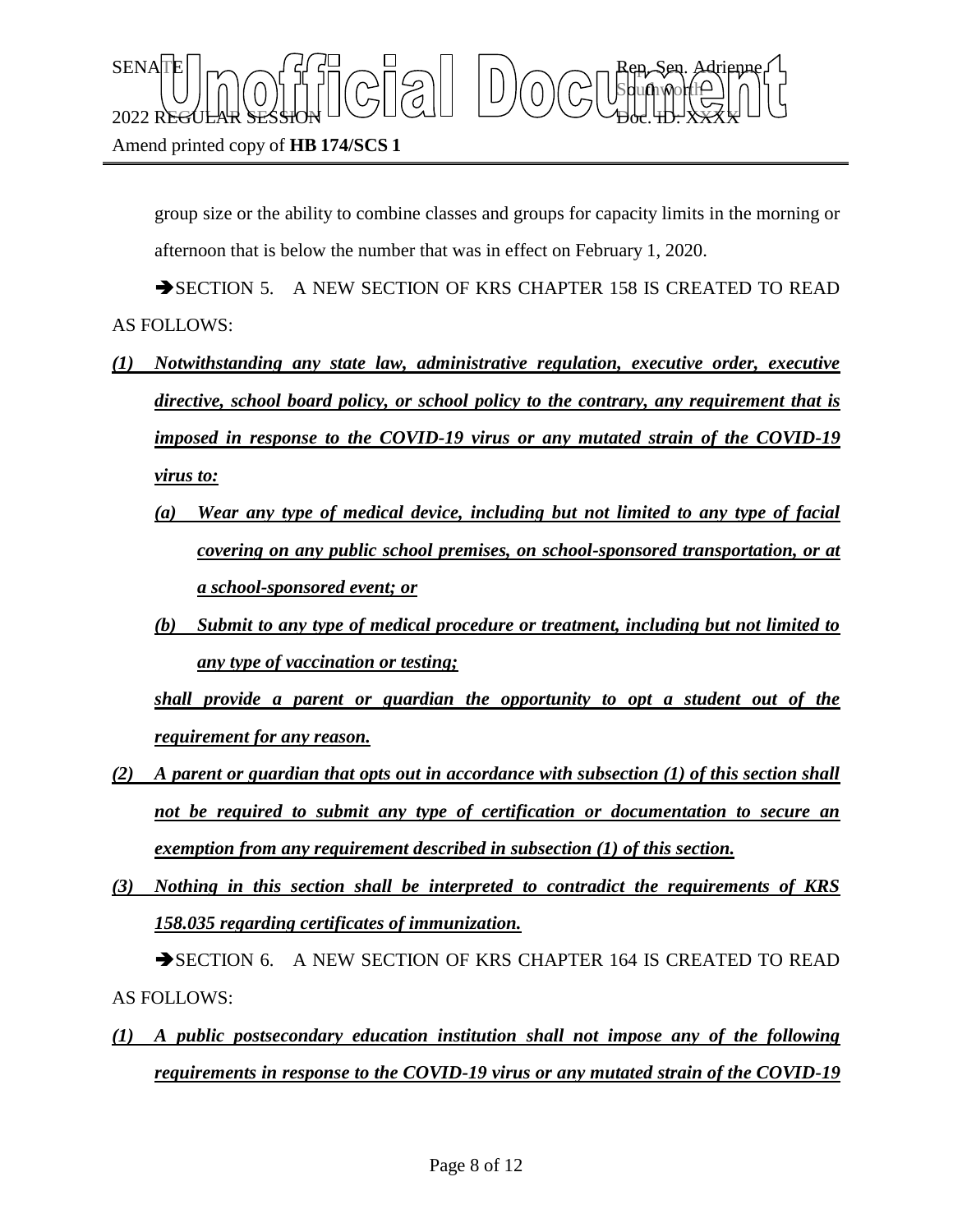*virus on property located in the Commonwealth that is owned, leased, or operated by the institution that is not used for the delivery of medical or dental services:*

Sbufhworth

 $\text{SENA}[\mathbb{E} | \mid_{\mathsf{T}} \frown \bigcap_{\mathsf{S}} \mathsf{G}] \frown \bigcup_{\mathsf{S}} \bigcap_{\mathsf{S}} \bigcap_{\mathsf{S}} \bigcap_{\mathsf{S}} \bigcap_{\mathsf{S}} \bigcap_{\mathsf{S}} \mathsf{G} \mathsf{G} \bigcap_{\mathsf{S}} \mathsf{G} \mathsf{G} \bigcap_{\mathsf{S}} \mathsf{G} \bigcap_{\mathsf{S}} \mathsf{G} \bigcap_{\mathsf{S}} \mathsf{G} \bigcap_{\mathsf{S}} \mathsf{G} \bigcap_{\mathsf{S}} \mathsf{G} \big$ 

 $2022$  REGULAR SESSION DOLLOURED DO COURT TO CHARLED.  $\chi_{\rm{H}}$ 

- *(a) The wearing of any of type medical device, including but not limited to any type of facial covering; and*
- *(b) Submission to any type of medical procedure or treatment, including but not limited to any type of vaccination or testing.*
- *(2) Nothing in this section shall be interpreted to prohibit an institution from implementing or enforcing a requirement described in subsection (1) of this section that is not responsive to the COVID-19 virus or mutated strand of the COVID-19 virus, including but not limited to:*
	- *(a) A requirement in a postsecondary health care program that existed prior to January 1, 2020; and*
	- *(b) A requirement necessary to maintain the integrity of the clinical research conducted by the institution.*

SECTION 7. A NEW SECTION OF KRS CHAPTER 344 IS CREATED TO READ AS FOLLOWS:

- *(1) As used in this section:*
	- *(a) "Immunization status" means the status of either having received or not having received a vaccination against COVID-19, the novel coronavirus identified as SARS-CoV-2, or a virus mutating from SARS-CoV-2, or any variant of SARS-CoV-2; and*
	- *(b) "Public entity" means the Commonwealth of Kentucky, a county, city, urbancounty government, consolidated local government, unified local government, or charter county government, or any of their agencies or departments, or a public*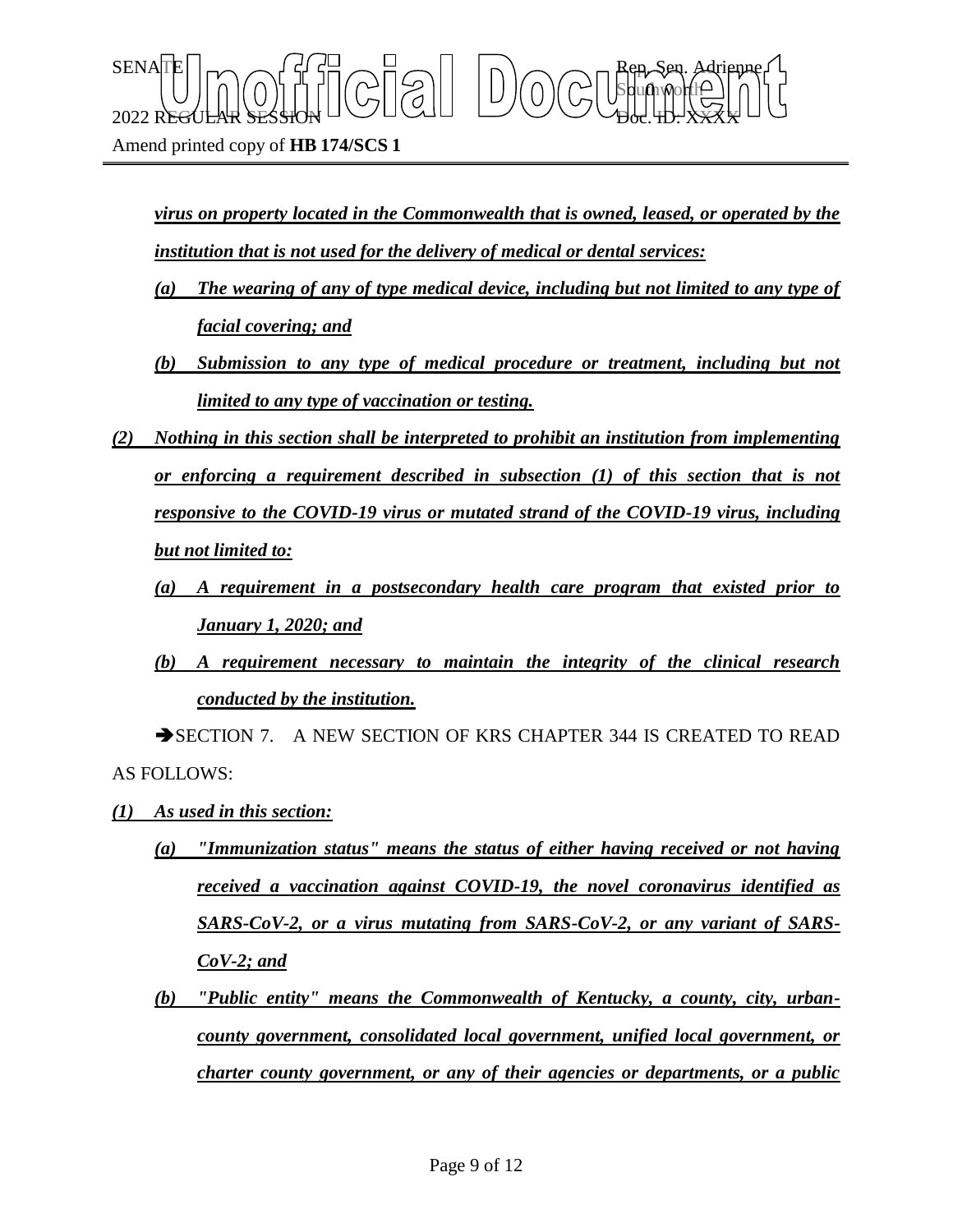$\text{SENA}[\mathbb{E} | \mid_{\mathsf{T}} \frown \bigcap_{\mathsf{S}} \mathsf{G}] \frown \bigcup_{\mathsf{S}} \bigcap_{\mathsf{S}} \bigcap_{\mathsf{S}} \bigcap_{\mathsf{S}} \bigcap_{\mathsf{S}} \bigcap_{\mathsf{S}} \mathsf{G} \mathsf{G} \bigcap_{\mathsf{S}} \mathsf{G} \mathsf{G} \bigcap_{\mathsf{S}} \mathsf{G} \bigcap_{\mathsf{S}} \mathsf{G} \bigcap_{\mathsf{S}} \mathsf{G} \bigcap_{\mathsf{S}} \mathsf{G} \bigcap_{\mathsf{S}} \mathsf{G} \big$ Sbufhworth  $2022$  REGULAR SESSION DOLLOURED DO COURT TO CHARLED.  $\chi_{\rm{H}}$ 

Amend printed copy of **HB 174/SCS 1**

*agency as defined in KRS 7.107.*

- *(2) No public entity shall require an employee, as a condition of employment, to:*
	- *(a) Be immunized against disease;*
	- *(b) Provide proof of immunization status against disease; or*
	- *(c) Submit to any type of medical procedure or treatment, including but not limited to any type of vaccination or testing.*
- *(3) No public entity shall, without the express written consent of the individual affected:*
	- *(a) Disclose an individual's immunization status, medical testing status, or other medical information to a third party for a purpose other than healthcare; or*
	- *(b) Otherwise publish or share any individual's immunization status or similar health information for a purpose other than healthcare.*
- *(4) Nothing in this section shall be used to restrict access to services provided by a public entity on the basis of an individual:*
	- *(a) Providing, or failing to provide, proof of immunization status against disease; or*
	- *(b) Providing, or failing to provide, written consent for release of medical records or any other record relating to that individual's immunization status.*

SECTION 8. A NEW SECTION OF KRS CHAPTER 446 IS CREATED TO READ AS FOLLOWS:

- *(1) As used in this section, "religion" shall have the same meaning as in KRS 344.030.*
- *(2) Any employer that requires an employee, as a condition of employment, to be immunized against disease shall:*
	- *(a) Grant an exemption to any employee based upon the employee's religion upon the employee's written statement; and*
	- *(b) Provide notice of the required immunization to each employee in a written*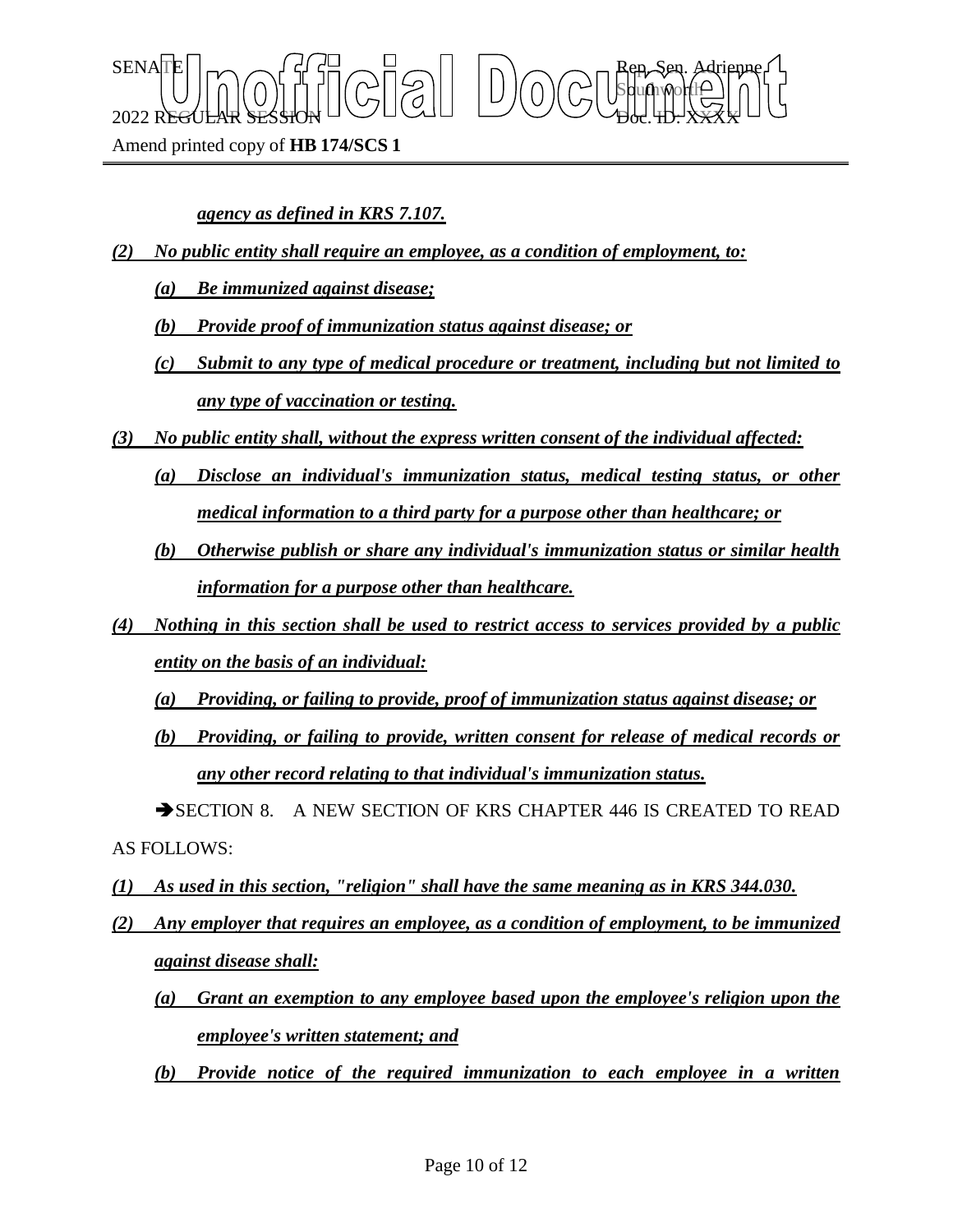### *document that:*

- *1. Advises in plain language the available exemption from the required immunization based upon the employee's religion; and*
- *2. Requires each employee to acknowledge, in writing, receipt of the requirement and receipt of the available exemption.*
- *(3) Any person injured by any act in violation of the provisions of this section shall have a civil cause of action in the Circuit Court of the county in which the person resides to enjoin further violations, and to recover the actual damages sustained, including reasonable attorney's fees, together with the costs of the action.*"; and

On page 5, line 20, delete "4" and insert in lieu thereof "9"; and

On page 7, line 9, delete "Section 5" and insert in lieu thereof "Section 10"; and

On page 7, line 27, delete "6" and insert in lieu thereof "11"; and

On page 16, line 4, delete "7" and insert in lieu thereof "12"; and

On page 17, line 2, delete "8" and insert in lieu thereof "13"; and

On page 18, line 17, delete "Section 9" and insert in lieu thereof "Section 14"; and

On page 20, line 20, delete "10" and insert in lieu thereof "15"; and

On page 22, line 15, delete "11" and insert in lieu thereof "16"; and

On page 26, line 8, delete "12" and insert in lieu thereof "17"; and

On page 27, line 21, delete "13" and insert in lieu thereof "18"; and

On page 29, line 10, delete "14" and insert in lieu thereof "19"; and

On page 37, line 15, delete "15" and insert in lieu thereof "20"; and

On page 38, line 17, delete "16" and insert in lieu thereof "21"; and

On page 39, line 19, delete "17" and insert in lieu thereof "22"; and

On page 39, line 24, delete "18" and insert in lieu thereof "23"; and